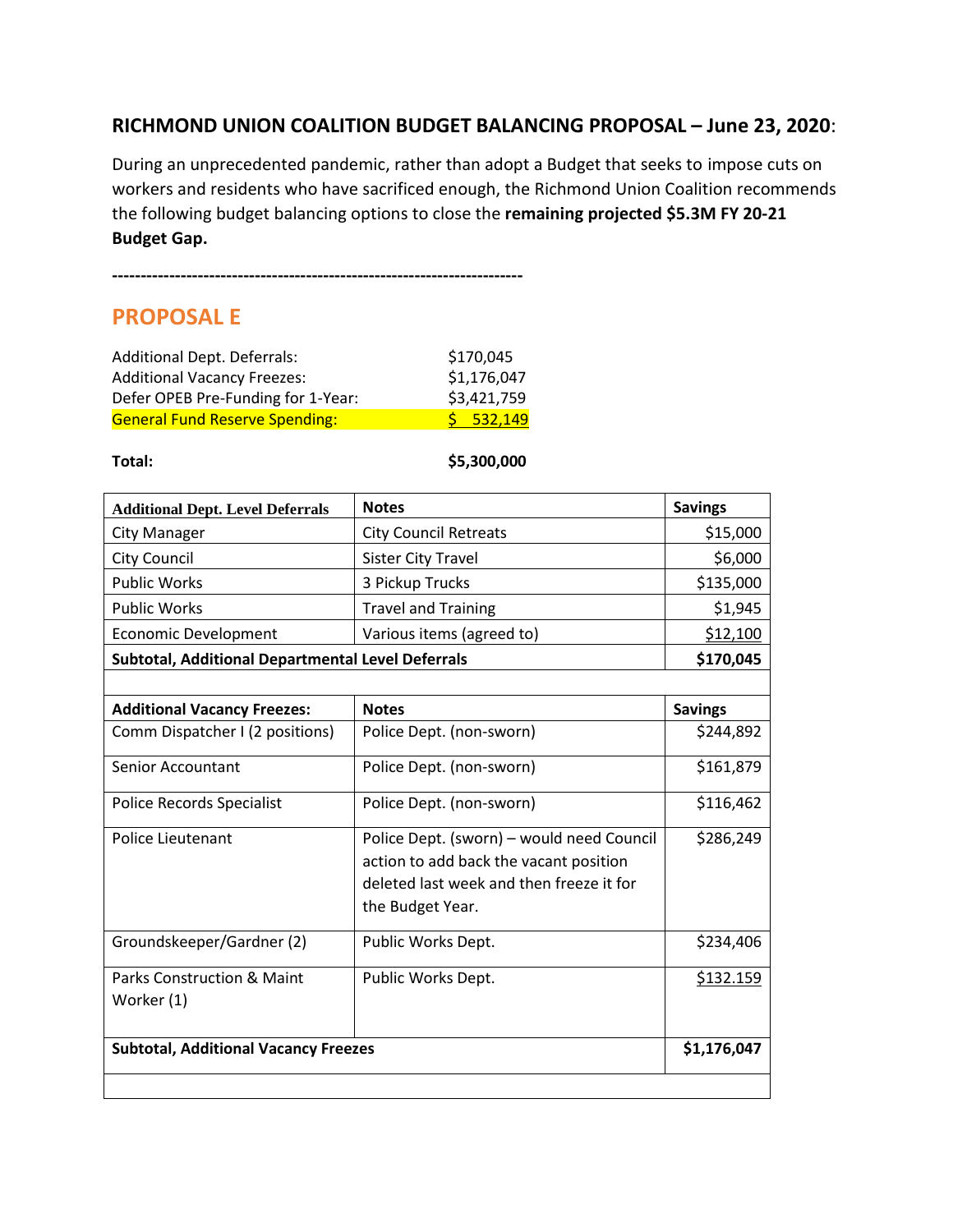| Defer OPEB Pre-funding 1-Year                  | <b>Notes</b>                                                                                                                                                                                                                                                                                                                                                                                                        | <b>Savings</b> |
|------------------------------------------------|---------------------------------------------------------------------------------------------------------------------------------------------------------------------------------------------------------------------------------------------------------------------------------------------------------------------------------------------------------------------------------------------------------------------|----------------|
|                                                | Asks City to make its required annual<br>OPEB contribution (the "pay as you go"<br>portion of \$3.9M) as required, but to<br>make a one-time exception to current<br>City policy in order to defer the OPEB pre-<br>fund contribution for this FY. Hayward<br>and Oakland each deferred their OPEB<br>pre-funding for 1-year to help balance<br>their budgets due to the COVID-19<br>pandemic's impact on revenues. | \$3,421,759    |
| <b>Subtotal Defer OPEB Pre-funding 1-Year:</b> |                                                                                                                                                                                                                                                                                                                                                                                                                     | \$3,421,759    |
|                                                |                                                                                                                                                                                                                                                                                                                                                                                                                     |                |
| <b>General Fund Reserve Spending:</b>          |                                                                                                                                                                                                                                                                                                                                                                                                                     | \$532,149      |

# **PROPOSAL F**

| Additional Dept. Deferrals:                        | \$170,045      |
|----------------------------------------------------|----------------|
| <b>Additional Vacancy Freezes:</b>                 | \$1,176,047    |
| Defer Half of planned OPEB Pre-Funding for 1-Year: | \$1,710,879.50 |
| <b>General Fund Reserve Spending:</b>              | \$2,243,028.50 |

### **Total: \$5,300,000**

| <b>Additional Dept. Level Deferrals</b>                  | <b>Notes</b>                              | <b>Savings</b> |
|----------------------------------------------------------|-------------------------------------------|----------------|
| City Manager                                             | <b>City Council Retreats</b>              | \$15,000       |
| <b>City Council</b>                                      | <b>Sister City Travel</b>                 | \$6,000        |
| <b>Public Works</b>                                      | 3 Pickup Trucks                           | \$135,000      |
| <b>Public Works</b>                                      | <b>Travel and Training</b>                | \$1,945        |
| <b>Economic Development</b>                              | Various items (agreed to)                 | \$12,100       |
| <b>Subtotal, Additional Departmental Level Deferrals</b> |                                           | \$170,045      |
|                                                          |                                           |                |
| <b>Additional Vacancy Freezes:</b>                       | <b>Notes</b>                              | <b>Savings</b> |
| Comm Dispatcher I (2 positions)                          | Police Dept. (non-sworn)                  |                |
|                                                          |                                           | \$244,892      |
| <b>Senior Accountant</b>                                 | Police Dept. (non-sworn)                  | \$161,879      |
| Police Records Specialist                                | Police Dept. (non-sworn)                  | \$116,462      |
| Police Lieutenant                                        | Police Dept. (sworn) – would need Council | \$286,249      |
|                                                          | action to add back the vacant position    |                |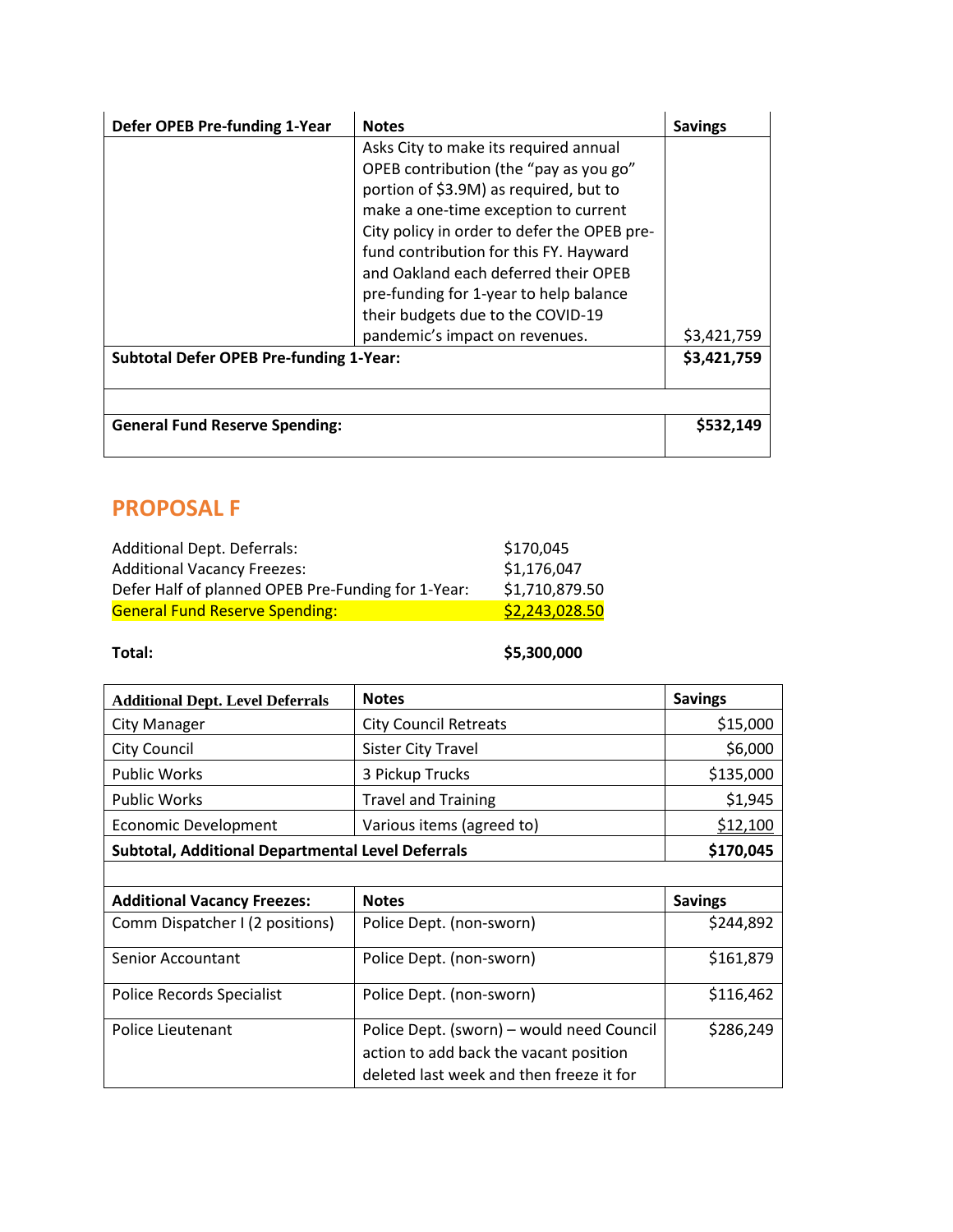|                                                             | the Budget Year.                          |                |
|-------------------------------------------------------------|-------------------------------------------|----------------|
| Groundskeeper/Gardner (2)                                   | Public Works Dept.                        | \$234,406      |
| <b>Parks Construction &amp; Maint</b>                       | Public Works Dept.                        | \$132.159      |
| Worker (1)                                                  |                                           |                |
|                                                             |                                           |                |
| <b>Subtotal, Additional Vacancy Freezes</b>                 |                                           | \$1,176,047    |
|                                                             |                                           |                |
| Defer Half of planned OPEB Pre-                             |                                           |                |
| funding for 1-Year                                          | <b>Notes</b>                              | <b>Savings</b> |
|                                                             | Asks City to make its required annual     |                |
|                                                             | OPEB contribution (the "pay as you go"    |                |
|                                                             | portion of \$3.9M) as required, but to    |                |
|                                                             | make a one-time exception to current      |                |
|                                                             | City policy in order to defer one-half of |                |
|                                                             | the planned OPEB pre-funding              |                |
|                                                             | contribution for this FY. Hayward and     |                |
|                                                             | Oakland each deferred their OPEB pre-     |                |
|                                                             | funding contributions for 1-year to help  |                |
|                                                             | balance their budgets due to the COVID-   |                |
|                                                             | 19 pandemic's impact on revenues.         | \$1,710,879.50 |
| Subtotal Defer Half of planned OPEB Pre-funding for 1-Year: |                                           | \$1,710,879.50 |
|                                                             |                                           |                |
|                                                             |                                           |                |
| <b>General Fund Reserve Spending:</b>                       |                                           | \$2,243,028.50 |
|                                                             |                                           |                |

# **PROPOSAL G**

| Additional Dept. Deferrals:           | \$170,045   |
|---------------------------------------|-------------|
| <b>Additional Vacancy Freezes:</b>    | \$1,176,047 |
| <b>General Fund Reserve Spending:</b> | \$3,953,908 |

**Total: \$5,300,000**

| <b>Additional Dept. Level Deferrals</b>                  | <b>Notes</b>                 | <b>Savings</b> |
|----------------------------------------------------------|------------------------------|----------------|
| <b>City Manager</b>                                      | <b>City Council Retreats</b> | \$15,000       |
| <b>City Council</b>                                      | <b>Sister City Travel</b>    | \$6,000        |
| <b>Public Works</b>                                      | 3 Pickup Trucks              | \$135,000      |
| <b>Public Works</b>                                      | <b>Travel and Training</b>   | \$1,945        |
| <b>Economic Development</b>                              | Various items (agreed to)    | \$12,100       |
| <b>Subtotal, Additional Departmental Level Deferrals</b> |                              | \$170,045      |
|                                                          |                              |                |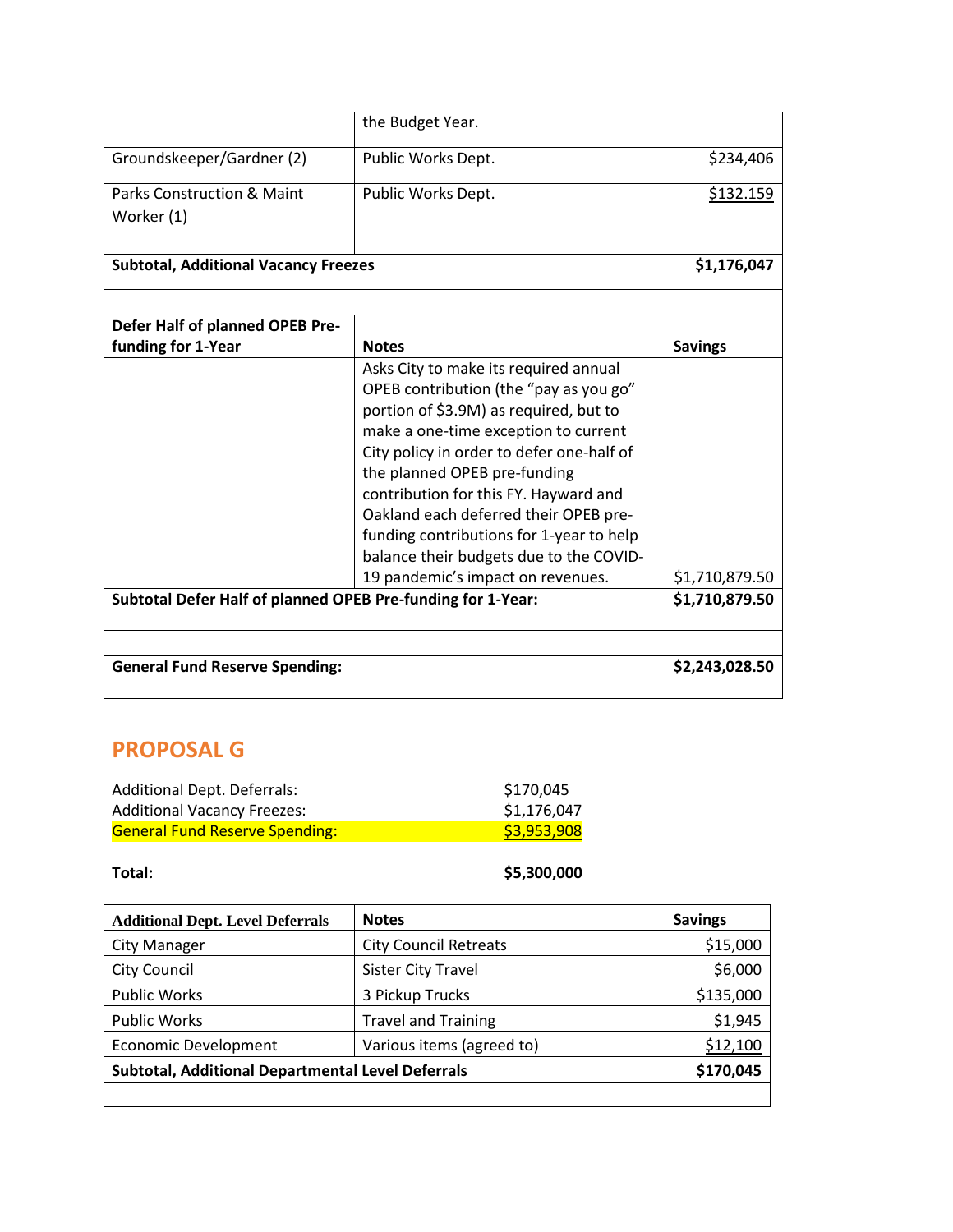| <b>Additional Vacancy Freezes:</b>          | <b>Notes</b>                                                                                                                                        | <b>Savings</b> |
|---------------------------------------------|-----------------------------------------------------------------------------------------------------------------------------------------------------|----------------|
| Comm Dispatcher I (2 positions)             | Police Dept. (non-sworn)                                                                                                                            | \$244,892      |
| Senior Accountant                           | Police Dept. (non-sworn)                                                                                                                            | \$161,879      |
| Police Records Specialist                   | Police Dept. (non-sworn)                                                                                                                            | \$116,462      |
| Police Lieutenant                           | Police Dept. (sworn) – would need Council<br>action to add back the vacant position<br>deleted last week and then freeze it for<br>the Budget Year. | \$286,249      |
| Groundskeeper/Gardner (2)                   | Public Works Dept.                                                                                                                                  | \$234,406      |
| Parks Construction & Maint<br>Worker (1)    | Public Works Dept.                                                                                                                                  | \$132.159      |
| <b>Subtotal, Additional Vacancy Freezes</b> |                                                                                                                                                     | \$1,176,047    |
|                                             |                                                                                                                                                     |                |
| <b>General Fund Reserve Spending:</b>       |                                                                                                                                                     | \$3,953,908    |

### Note Re: Use of General Fund Reserves:

- The average Year-End reserve for the last ten years: \$13.4 million.
- Reserve Balance after FY19-20 cost saving measures: \$18.8 million
- City could spend up to \$5.4 million in reserves and still be at the average Year-End reserve level over the last ten years.
- Our proposals offer three different levels of GF Reserves spending needed to balance the budget, all of which would keep the City well above the average Year-End reserve balance over the last ten years.